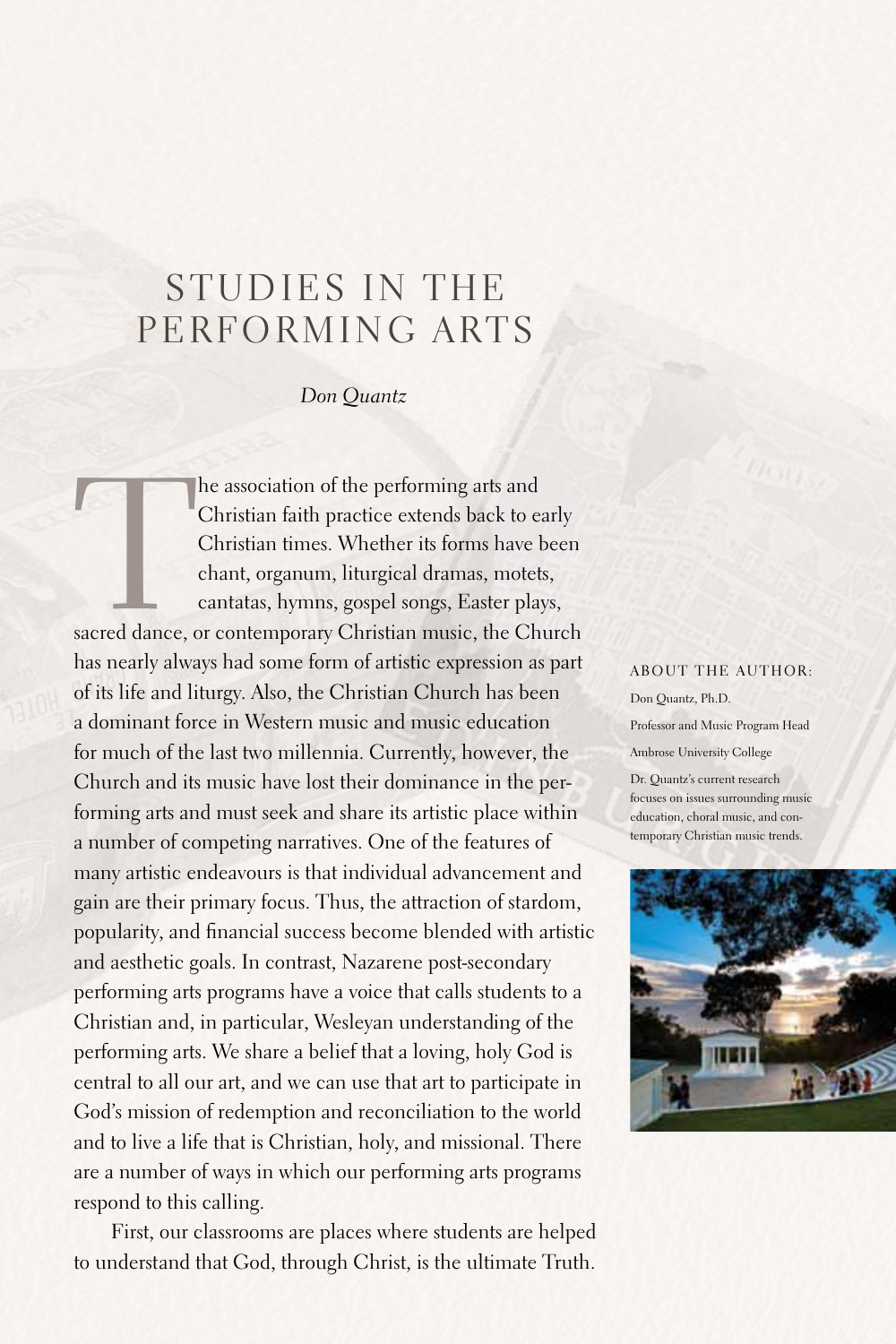It is through this lens that we understand our lives, our world, and our art. God is the Center, the Beginning, and the End, the source of all truth and knowledge.Similarly, He is the first and ultimate Creator. From His creativity come sound, color, movement, story, and picture. Although some people believe



in power within themselves, Christians believe in a power outside themselves: God. This reality informs everything we do and express in the performing arts, including the possibility to create anything ourselves or to appreciate the art and creativity of someone else.All creativity began and continues with God. In truth, there would be no performing arts with-

out Him. Nazarene faculty in the performing arts affirm that God is the bases of artistic inspiration. Further, we remind students that our art is not "the end," something that is greater than it should be, supplanting God's Truth or our relationship with Him with artistic truth or value. We practice, learn, and perform with the awareness that those activities are part of a greater purpose: to love and serve God with our whole heart, soul, strength, and mind (Luke 10:27).

One of the characteristics of our discipline is the fact that performing arts students spend much time and effort developing their individual techniques and abilities.By necessity, they focus on themselves and their performance skills. Within the framework of God's creativity, Nazarene performing arts programs are able to guide students into an understanding of the proper role of performing arts in their lives. Instead of developing their talents for individual advancement or gain, we work to help students sense the call to be Christ-like, offering their talents to God and His service. We help students understand the proper tension between self-focus, which is necessary to develop their artistic skills, and the call to service and self-surrender. This is partly accomplished through class teaching and discussion but also through mentoring and modeling by professors who seek to be examples of self-surrender to their students, peers, and society.

Further, we help students look at their strengths and weaknesses with honesty and candour. In the performing

*We help students understand the proper tension between self-focus, which is necessary to develop their artistic skills, and the call to service and self-surrender.*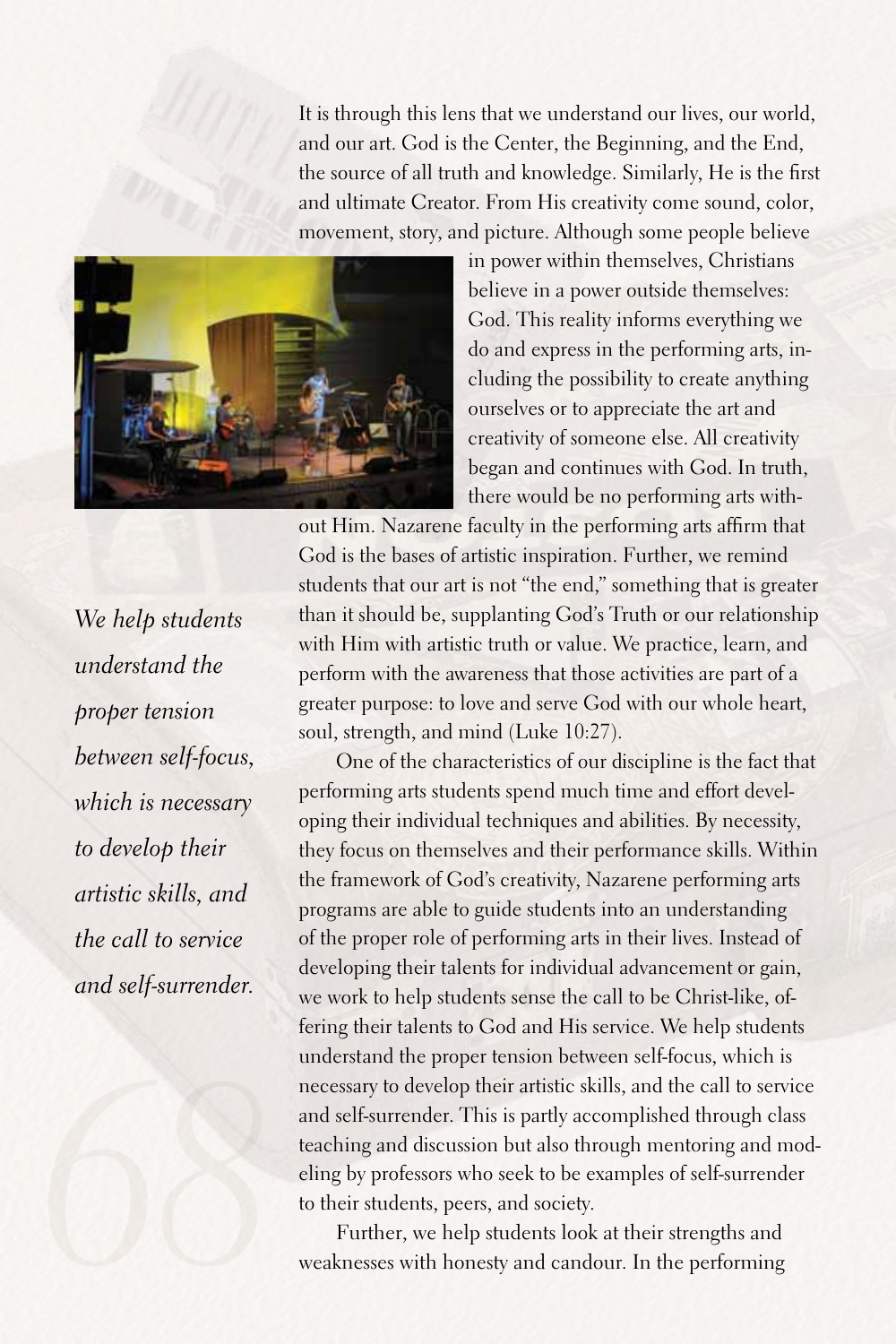arts, we are often in the public eye, and there is a temptation to seek audience approval, regardless of how that is achieved. Shortcuts are attractive. Healthy artists, however, avoid shortcuts and replacing real artistic development with anything fake or phoney. Faculty work to help these students face their weaknesses head on, by accepting the challenges and hard work that are necessary to their development as artists and people.Further, students have strengths, and we celebrate these with them. Their strengths, however, must be viewed with humility. Ultimately, our strengths are not our own but given by God, the original Creator. This call to honesty, by facing our shortcomings and celebrating our strengths, is part of our spiritual development and servant-hood, and, in turn, prepares us to be servants to others.

The high standards that are set in Nazarene performing arts programs reflect the importance that we place on excellence in our programs. Once we understand and accept God as the ultimate Creator and see ourselves with honesty and humility, we can respond by striving for excellence. This is not someone else's excellence, but our own, and it becomes our response to God's grace and its full expression in Jesus Christ. Second rate efforts are not enough. What pleases performing teachers the most is not a student with a great ability or talent (this is a temptation, to be sure), but the concerted effort and determination that students apply to their art. As well as requiring personal excellence, we ask students to be excellent by investing in each form or style of the arts with integrity and authenticity. We call them to become aware of the unique value of each form of artistic expression and embrace the diversity of performing arts as part of God's rich creativity.

Nazarene post-secondary performing arts programs also strive to help students live holy and Christ-like lives in relationship to other artists and within their communities.A healthy arts community is one where each person is valued and respected. There are some important ways in which this comes about.First, this happens when artists celebrate the successes of other artists. Admittedly, this is a challenge in the performing arts. Students know how it works: The best actor gets the lead part, the most gifted dancer gets the feature